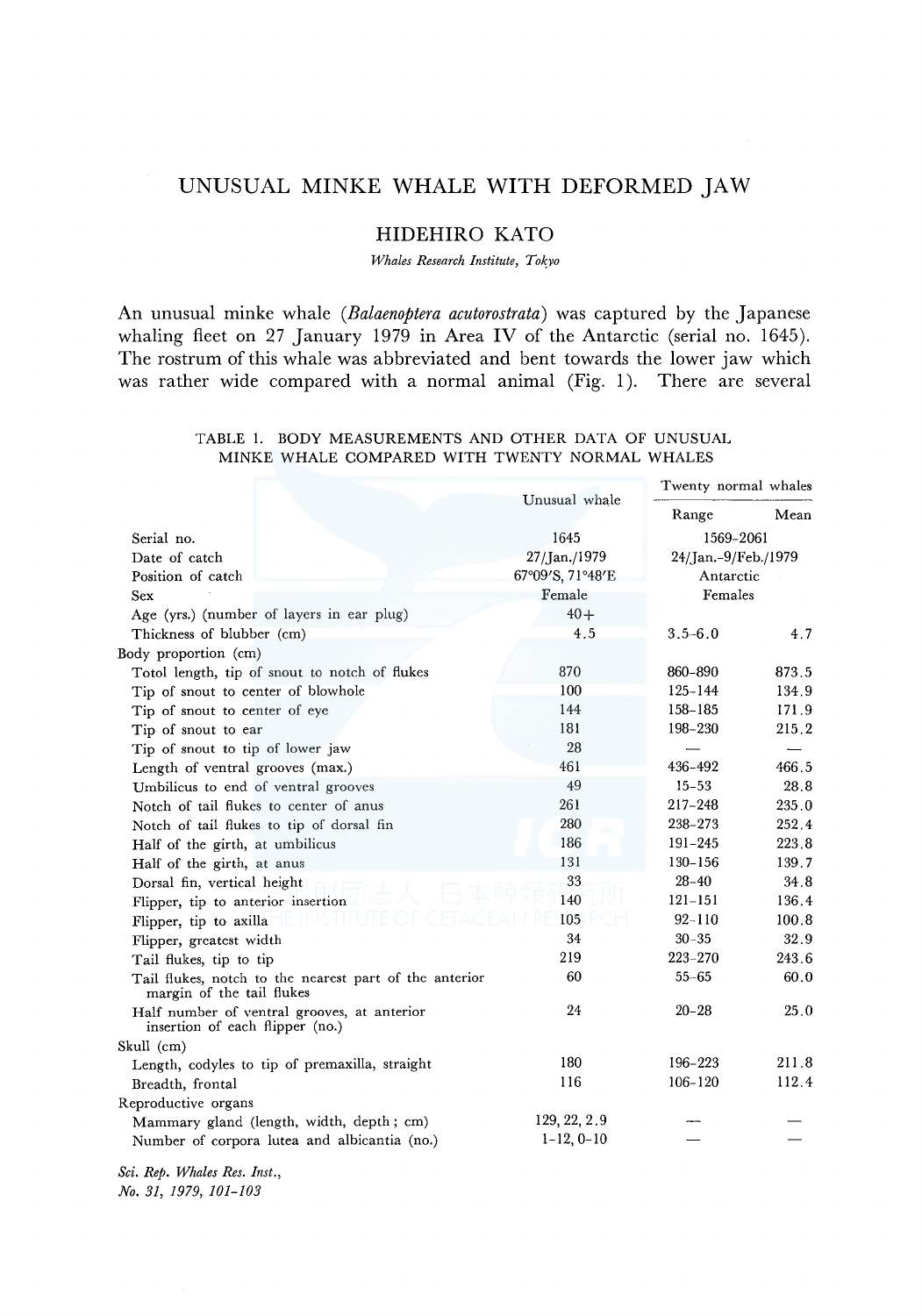

Fig. 1. Upper: Photograph of deformed rostrum and lower jaw. Lower: Tracing illustration of above photograph, dotted lines show contours of normal whale's rostrum and lower jaw.

reports and review of deformed jaws in sperm whales (Nasu, 1958; Spaul, 1964; Nakamura, 1968 etc.) and fin whale fetus (Ohsumi, 1959), but it is a rare occurrence in adult baleen whales.

> Sci. Rep. Whales Res. Inst., No. 31, 1979